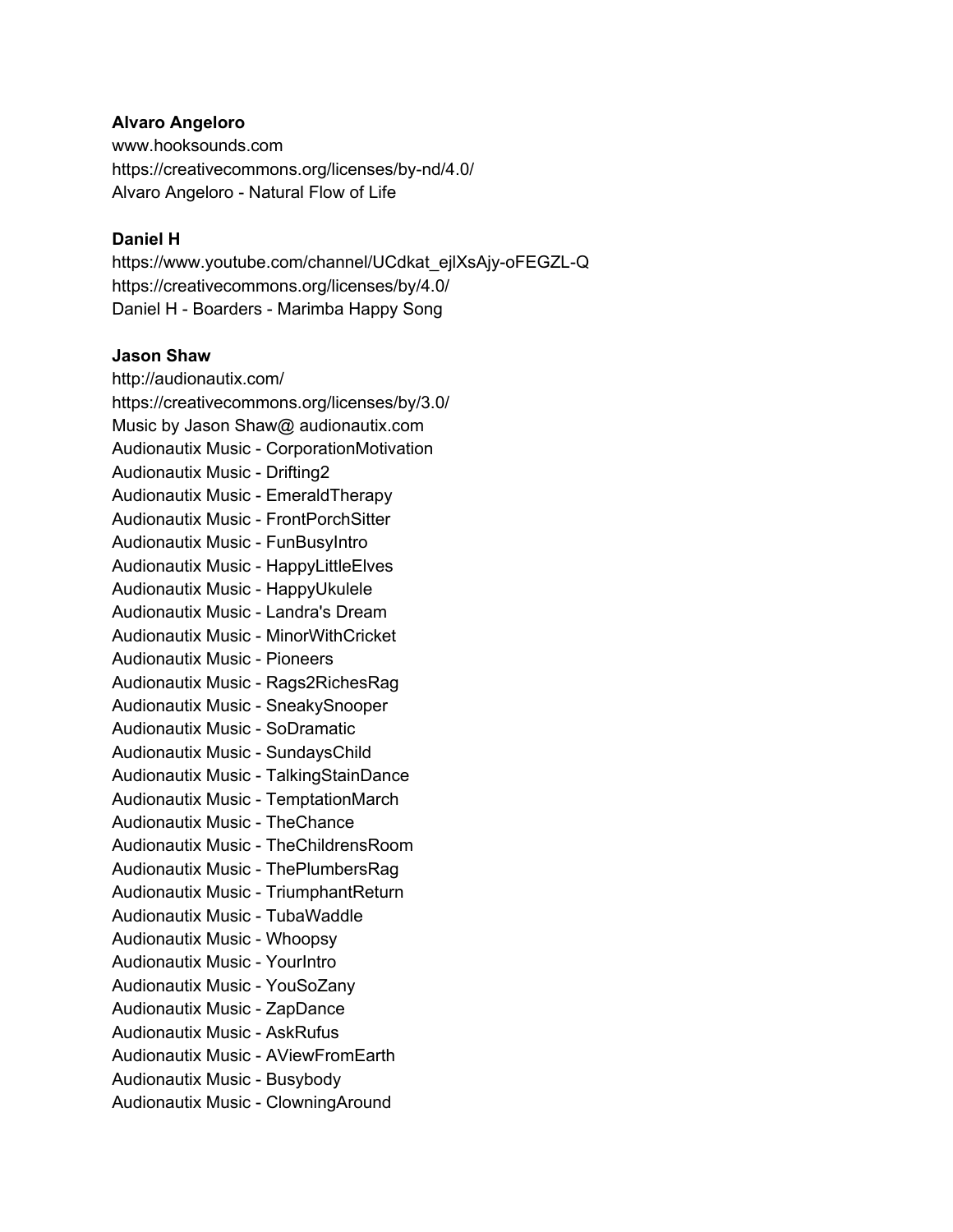Audionautix Music - ComicalBanjo Audionautix Music - CoolRide

# **Alexander Nakarada -Serpent Studios**

https://soundcloud.com/serpentsoundstudios https://creativecommons.org/licenses/by/3.0/ Alexander Nakarada - Serpent Studios - The Return v2 Alexander Nakarada - Serpent Studios - First mastering

#### **ErikMMusic**

https://soundcloud.com/erikmmusic https://creativecommons.org/licenses/by/3.0/ ErikMMusic - Calm Ambient Music - 'Silent Sunrise' ErikMMusic - Peaceful Music - 'The End' ErikMMusic - Quirky Bouncy Music - 'The Squirrel Took It' ErikMMusic - Sad\_Happy Ambient Music - 'Happy Ending (Alternate)' ErikMMusic - Sad\_Happy Music - 'Happy Ending'

#### **Josh Woodward**

Free Download: http://joshwoodward.com/ https://creativecommons.org/licenses/by/4.0/ Josh Woodward - Electric Sunrise Josh Woodward - Tickled Pink

#### **Lionel Schmitt**

https://soundcloud.com/lionel-schmitt-2 https://soundcloud.com/lionel-schmitt/ https://creativecommons.org/licenses/by/3.0/ Lionel Schmitt - A magic morning [romantic Orchestra] Lionel Schmitt - Romantic Music - Fairytale Of Spring (Beautiful Positive Lighthearted Score) Lionel Schmitt - Romantic Music - Stories Of Life (Soft Emotional Piano) Lionel Schmitt - More Than Fantasy (Magical Romantic Mysteries)

#### **Marc Alexandre**

https://soundcloud.com/marcalexandre https://creativecommons.org/licenses/by/3.0/ Marc Alexandre - Forest Walk - (Time Passing, Montage)

#### **Nicolai Heidlas**

https://nicolai-heidlas.com/ https://soundcloud.com/nicolai-heidlas https://creativecommons.org/licenses/by/4.0/ Nicolai Heidlas - Hawaiian Winter [upbeat Hawaiian background music]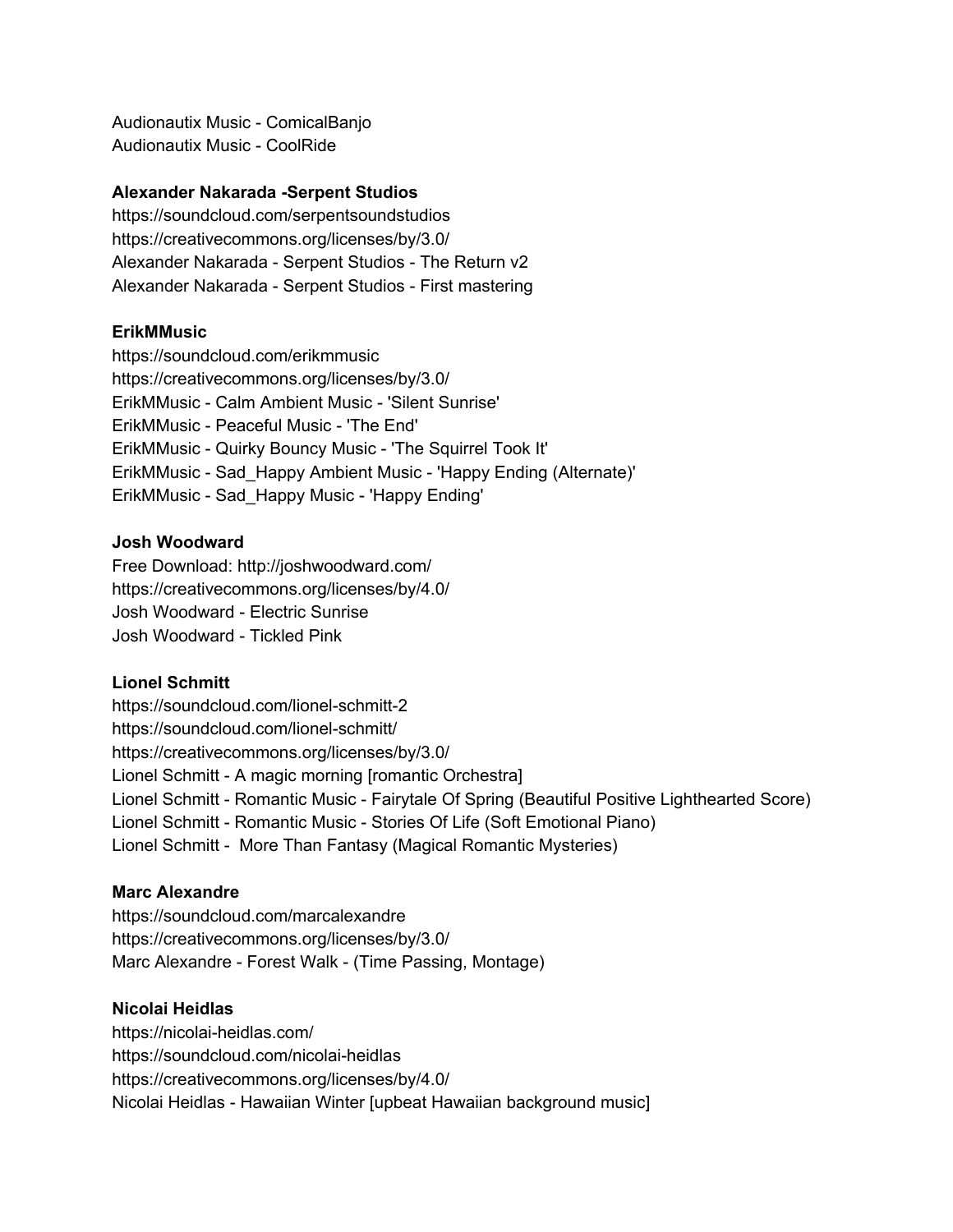# **PeriTune**

https://soundcloud.com/sei\_peridot https://creativecommons.org/licenses/by/3.0/ PeriTune - Holiday PeriTune - Positive PeriTune - Sparkle PeriTune - Sweet PeriTune - Verdure PeriTune - BattleField2 PeriTune - BattleField3 PeriTune - Gothic Dark

#### **Ruben Kaplan**

www.hooksounds.com https://creativecommons.org/licenses/by/4.0/ Ruben Kaplan - Spiritual Knowledge Ruben Kaplan - Indian journey Ruben Kaplan - Inner Peace Time

#### **Semper Eadem**

cctrax.com/semper-eadem CC BY 3.0 Semper Eadem - Cosimo Lorenzano

# **Steve O'Brien**

https://soundcloud.com/stevenobrien https://creativecommons.org/licenses/by/3.0/ Steve O'Brien - CreativeMode-V3-Nov30 Steve O'Brien - dickghastlyrender4 Steve O'Brien - Goofy-Theme Steve O'Brien - karaokewtf Steve O'Brien - p8musicbox Steve O'Brien - romance1inatest Steve O'Brien - uprightprelude7 Steve O'Brien - Wake up Steve O'Brien - waltzforaccordion1newrender2 Steve O'Brien - Christmas Calander (Julkalendern) 2012 - Mostly Comical Theme

# **Tony Longworth**

http://tonylongworth.com/ https://creativecommons.org/licenses/by/4.0/ Tony Longworth - News3